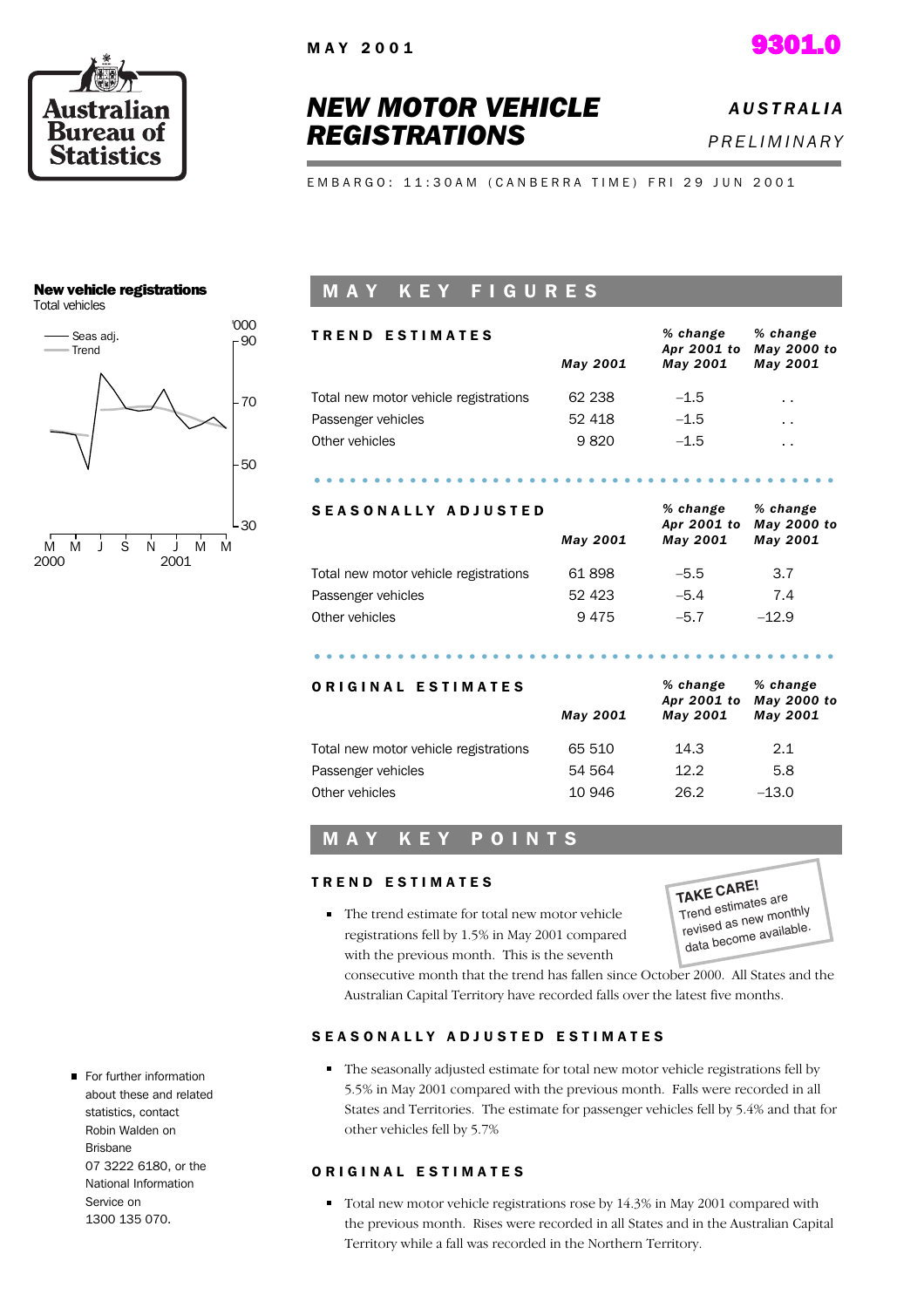## N O T E S

| FORTHCOMING ISSUES       | <b>ISSUE</b>                                                                                                                                                                                                                                                                              | RELEASE DATE      |  |  |
|--------------------------|-------------------------------------------------------------------------------------------------------------------------------------------------------------------------------------------------------------------------------------------------------------------------------------------|-------------------|--|--|
|                          | June 2001                                                                                                                                                                                                                                                                                 | 27 July 2001      |  |  |
|                          | <b>July 2001</b>                                                                                                                                                                                                                                                                          | 31 August 2001    |  |  |
|                          | August 2001                                                                                                                                                                                                                                                                               | 28 September 2001 |  |  |
|                          | September 2001                                                                                                                                                                                                                                                                            | 26 October 2001   |  |  |
|                          | October 2001                                                                                                                                                                                                                                                                              | 30 November 2001  |  |  |
|                          | November 2001                                                                                                                                                                                                                                                                             | 24 December 2001  |  |  |
|                          |                                                                                                                                                                                                                                                                                           |                   |  |  |
| CHANGES IN THIS ISSUE    | There are no changes in this issue.                                                                                                                                                                                                                                                       |                   |  |  |
|                          |                                                                                                                                                                                                                                                                                           |                   |  |  |
| TREND REVISIONS          | The most recent trend estimates are likely to be revised when new seasonally adjusted<br>estimates become available.                                                                                                                                                                      |                   |  |  |
|                          | The graph below presents the effect of two possible scenarios on the previous trend<br>estimates:                                                                                                                                                                                         |                   |  |  |
|                          | 1 The June seasonally adjusted estimate for total vehicle registrations is higher than the<br>May seasonally adjusted estimate by 4.1%.<br><b>2</b> The June seasonally adjusted estimate for total vehicle registrations is lower than the<br>May seasonally adjusted estimate by -4.1%. |                   |  |  |
| $L$ <sub>AVE</sub> CARE! | The percentage change of 4.1% was chosen because the average absolute percentage<br>change, based on the last 11 years, has been 4.1%.                                                                                                                                                    |                   |  |  |



**TAKE CARE!** Trend estimates are revised as new monthly data become available.

> Dennis Trewin Australian Statistician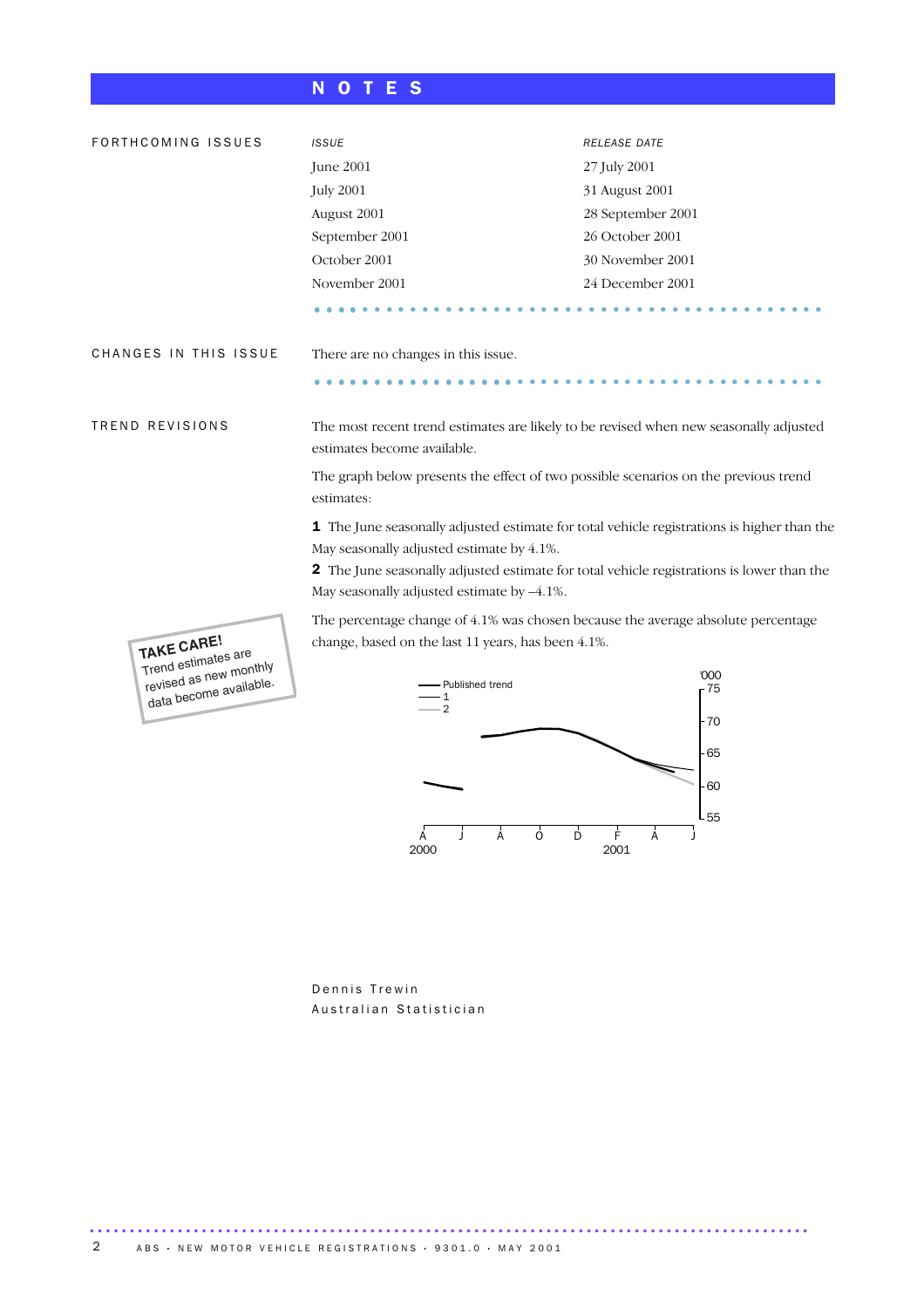PASSENGER VEHICLES OTHER VEHICLES May 1998 May 1999 May 2000 May 2001 '000 L<sub>40</sub> 46 52 58  $-64$ '000



### TOTAL VEHICLES (EXCLUDING MOTOR CYCLES)



..........................................................................................

(a) A break in the trend series occurred between June and July 2000 as a result of the introduction of the New Tax System.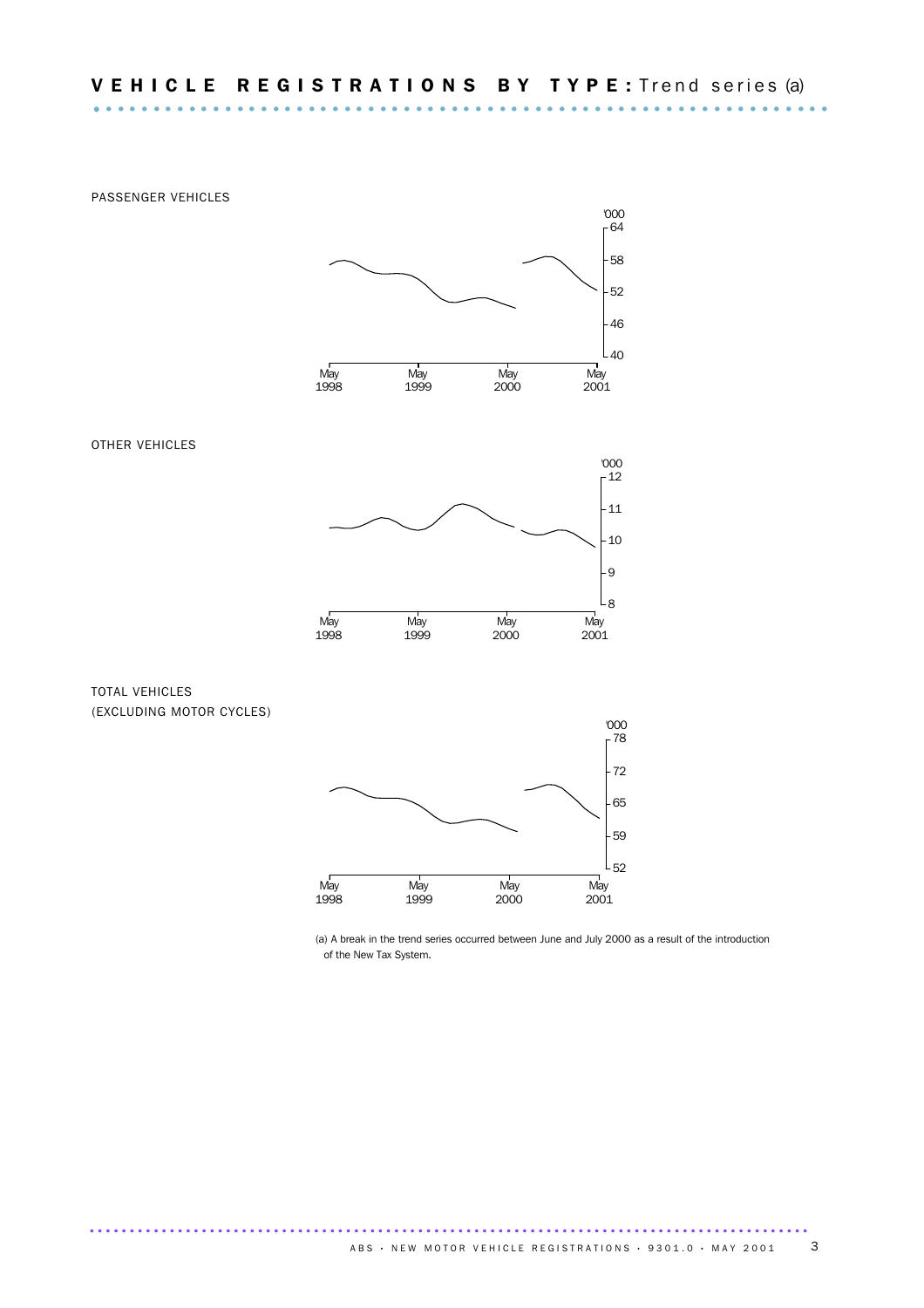

# NEW MOTOR VEHICLE, Registration By Type: All Series ...........................

## NUMBER........................................ CHANGE FROM PREVIOUS MONTH.....

|                | Passenger        | Other          |                     | Passenger              | Other            |                  |  |
|----------------|------------------|----------------|---------------------|------------------------|------------------|------------------|--|
|                | vehicles         | vehicles       | <b>Total</b>        | vehicles               | vehicles         | <b>Total</b>     |  |
| Month          | no.              | no.            | no.                 | $\%$                   | %                | $\%$             |  |
|                |                  |                |                     |                        |                  |                  |  |
|                |                  |                | ORIGINAL            |                        |                  |                  |  |
| 2000           |                  |                |                     |                        |                  |                  |  |
| March          | 56 257           | 11 457         | 67 714              | 9.4                    | 6.0              | 8.8              |  |
| April          | 41 649           | 8664           | 50 313              | $-26.0$                | $-24.4$          | $-25.7$          |  |
| May            | 51 554           | 12 5 85        | 64 139              | 23.8                   | 45.3             | 27.5             |  |
| June           | 45 521           | 15 3 58        | 60879               | $-11.7$                | 22.0             | $-5.1$           |  |
| July           | 69 632           | 9 3 5 4        | 78 986              | 53.0                   | $-39.1$          | 29.7             |  |
| August         | 65 811           | 10 557         | 76 368              | $-5.5$                 | 12.9             | $-3.3$           |  |
| September      | 54 759           | 9 2 2 7        | 63 986              | $-16.8$                | $-12.6$          | $-16.2$          |  |
| October        | 56 529           | 9 7 3 4        | 66 263              | 3.2                    | 5.5              | 3.6              |  |
| November       | 61 282           | 10 10 6        | 71 388              | 8.4                    | 3.8              | 7.7              |  |
| December       | 62 717           | 10 0 23        | 72 740              | 2.3                    | $-0.8$           | 1.9              |  |
| 2001           |                  |                |                     |                        |                  |                  |  |
| January        | 46 985           | 8 1 5 8        | 55 143              | $-25.1$                | $-18.6$          | $-24.2$          |  |
| February       | 49 281           | 9 3 4 5        | 58 626              | 4.9                    | 14.6             | 6.3              |  |
| March          | 56 765           | 10 863         | 67 628              | 15.2                   | 16.2             | 15.4             |  |
| April          | 48 624           | 8676           | 57 300              | $-14.3$                | $-20.1$          | $-15.3$          |  |
| May            | 54 564           | 10 946         | 65 510              | 12.2                   | 26.2             | 14.3             |  |
|                |                  |                |                     |                        |                  |                  |  |
|                |                  |                | SEASONALLY ADJUSTED |                        |                  |                  |  |
| 2000           |                  |                |                     |                        |                  |                  |  |
| March          | 50 435           | 10 403         | 60838               | $-2.9$                 | $-5.3$           | $-3.3$           |  |
| April          | 50 074           | 10 417         | 60 491              | $-0.7$                 | 0.1              | $-0.6$           |  |
| May            | 48 821           | 10873          | 59 694              | $-2.5$                 | 4.4              | $-1.3$           |  |
| June           | 37 610           | 10 985         | 48 595              | $-23.0$                | 1.0              | $-18.6$          |  |
| July           | 70 133           | 9547           | 79 680              | 86.5                   | $-13.1$          | 64.0             |  |
| August         | 63 915           | 10 572         | 74 487              | $-8.9$                 | 10.7             | $-6.5$           |  |
| September      | 58 129           | 10 171         | 68 300              | $-9.1$                 | $-3.8$           | $-8.3$           |  |
| October        | 57 434           | 10 160         | 67 594              | $-1.2$                 | $-0.1$           | $-1.0$           |  |
| November       | 58 145           | 9844           | 67989               | 1.2                    | $-3.1$           | 0.6              |  |
| December       | 63 825           | 10 756         | 74 581              | 9.8                    | 9.3              | 9.7              |  |
| 2001           |                  |                |                     |                        |                  |                  |  |
| January        | 55 635           | 10 676         | 66 311              | $-12.8$                | $-0.7$           | $-11.1$          |  |
| February       | 51 787           | 10 039         | 61826               | $-6.9$                 | $-6.0$           | $-6.8$           |  |
| March          | 53 081           | 10 168         | 63 249              | 2.5                    | 1.3              | 2.3              |  |
| April          | 55 4 26          | 10 045         | 65 471              | 4.4                    | $-1.2$           | 3.5              |  |
| May            | 52 4 23          | 9475           | 61898               | $-5.4$                 | $-5.7$           | $-5.5$           |  |
|                |                  |                |                     |                        |                  |                  |  |
|                |                  |                | TREND ESTIMATES (a) |                        |                  |                  |  |
| 2000           |                  |                |                     |                        |                  |                  |  |
| March          | 50 581           | 10 732         | 61 313              | $-0.8$                 | $-1.4$           | $-0.9$           |  |
| April          | 50 065           | 10 610         | 60 675              | $-1.0$                 | $-1.1$           | $-1.0$           |  |
| May            | 49 572           | 10 5 28        | 60 100              | $-1.0$                 | $-0.8$           | $-0.9$           |  |
| June           | 49 1 23          | 10 4 4 9       | 59 572              | $-0.9$                 | $-0.8$           | $-0.9$           |  |
| July           | 57 478           | 10 343         | 67821               | $\ddot{\phantom{1}}$ . | $\sim$ $\sim$    | $\sim$           |  |
| August         | 57 760           | 10 244         | 68 004              | 0.5                    | $-1.0$           | 0.3              |  |
| September      | 58 349           | 10 198         | 68 547              | 1.0                    | $-0.4$           | 0.8              |  |
| October        | 58 735           | 10 212         | 68 947              | 0.7                    | 0.1              | 0.6              |  |
| November       | 58 634           | 10 290         | 68 9 24             | $-0.2$                 | $0.8\,$          | $_{0.0}$         |  |
| December       | 57 914           | 10 3 54        | 68 268              | $-1.2$                 | 0.6              | $-1.0$           |  |
| 2001           |                  |                |                     |                        |                  |                  |  |
| January        | 56 694           | 10 340         | 67 034              | $-2.1$<br>$-2.4$       | $-0.1$           | $-1.8$           |  |
| February       | 55 344           | 10 257         | 65 601              | $-2.2$                 | $-0.8$           | $-2.1$           |  |
| March<br>April | 54 144<br>53 198 | 10 127<br>9970 | 64 271<br>63 168    | $-1.7$                 | $-1.3$<br>$-1.6$ | $-2.0$<br>$-1.7$ |  |
| May            | 52 418           | 9820           | 62 238              | $-1.5$                 | $-1.5$           | $-1.5$           |  |
|                |                  |                |                     |                        |                  |                  |  |
|                |                  |                |                     |                        |                  |                  |  |

(a) A break in the trend series occurred between June and July 2000 as a result of the introduction of the New Tax System.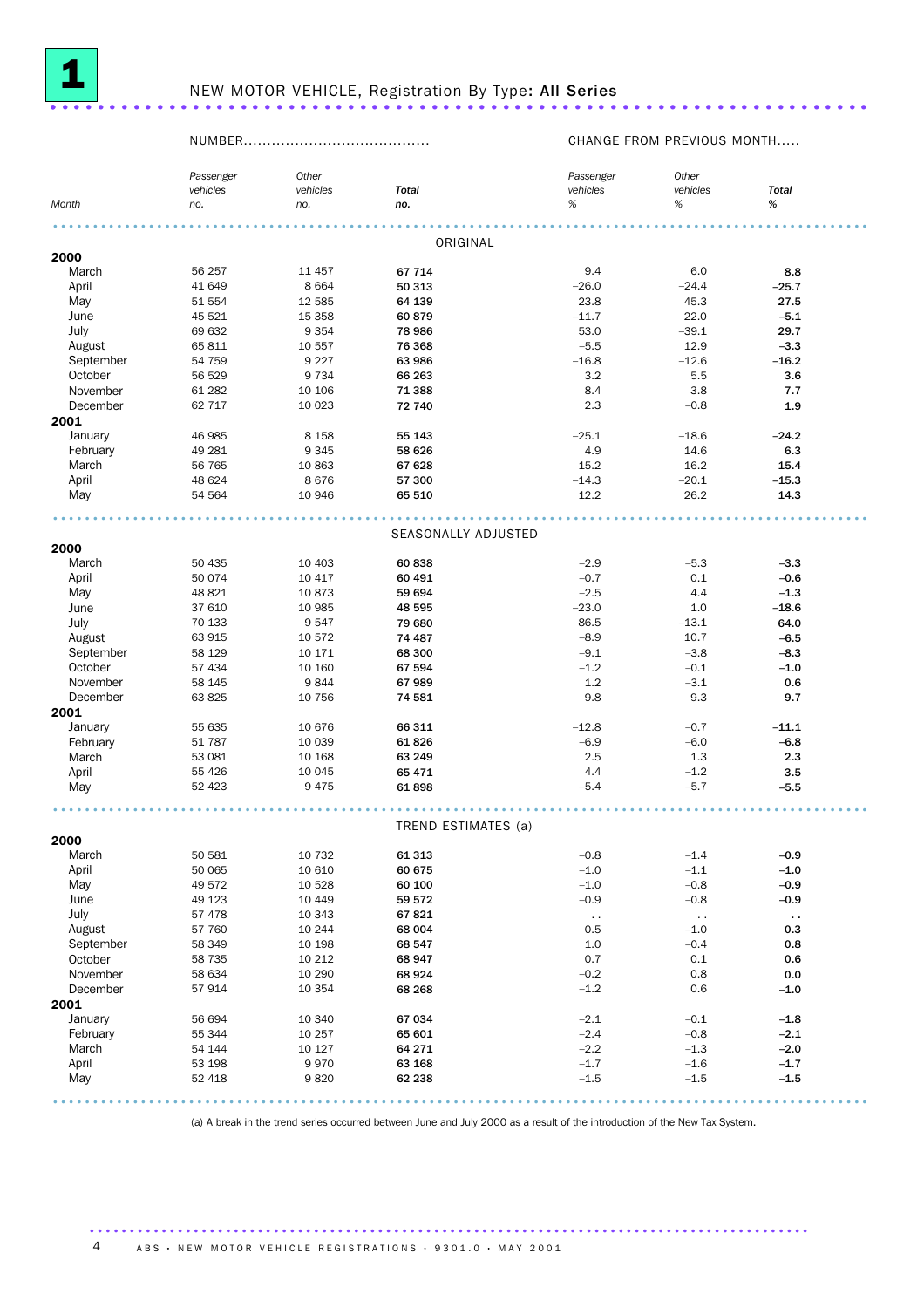

# NEW MOTOR VEHICLES, Registrations By Type: Original ............................

| Month     | Passenger<br>vehicles | Light<br>commercial<br>vehicles | Rigid<br>trucks | Articulated<br>trucks | Non-freight<br>carrying<br>trucks | <b>Buses</b> | <b>Total</b><br>(excludes<br>motor<br>cycles) | Motor<br>cycles |
|-----------|-----------------------|---------------------------------|-----------------|-----------------------|-----------------------------------|--------------|-----------------------------------------------|-----------------|
|           |                       |                                 |                 |                       |                                   |              |                                               |                 |
| 2000      |                       |                                 |                 |                       |                                   |              |                                               |                 |
| March     | 56 257                | 9585                            | 1 1 7 6         | 288                   | 56                                | 352          | 67 714                                        | 2945            |
| April     | 41 649                | 7 1 2 7                         | 968             | 198                   | 58                                | 313          | 50 313                                        | 2 5 1 8         |
| May       | 51 554                | 10 625                          | 1 3 4 8         | 196                   | 61                                | 355          | 64 139                                        | 2 7 7 0         |
| June      | 45 521                | 13 170                          | 1 3 5 4         | 193                   | 113                               | 528          | 60 879                                        | 2 2 5 9         |
| July      | 69 632                | 7 508                           | 1047            | 485                   | 62                                | 252          | 78 986                                        | 2842            |
| August    | 65 811                | 8689                            | 1 1 3 8         | 331                   | 90                                | 309          | 76 368                                        | 3 1 2 5         |
| September | 54 759                | 7 4 3 6                         | 1057            | 297                   | 148                               | 289          | 63 986                                        | 3 0 0 8         |
| October   | 56 529                | 7969                            | 1 1 6 4         | 288                   | 76                                | 237          | 66 263                                        | 3 1 7 7         |
| November  | 61 282                | 8 2 3 4                         | 1 1 7 9         | 299                   | 105                               | 289          | 71 388                                        | 3 4 2 3         |
| December  | 62 717                | 8 4 0 2                         | 1 0 0 1         | 221                   | 124                               | 275          | 72 740                                        | 2819            |
| 2001      |                       |                                 |                 |                       |                                   |              |                                               |                 |
| January   | 46 985                | 7 0 1 9                         | 629             | 226                   | 55                                | 229          | 55 143                                        | 2 6 6 8         |
| February  | 49 281                | 7849                            | 834             | 264                   | 176                               | 222          | 58 626                                        | 2 5 6 3         |
| March     | 56 765                | 9 2 0 7                         | 1 0 0 2         | 244                   | 160                               | 250          | 67 628                                        | 3 2 2 1         |
| April     | 48 624                | 7 2 5 4                         | 866             | 219                   | 118                               | 219          | 57 300                                        | 2655            |
| May       | 54 564                | 9 1 1 3                         | 1 1 5 9         | 212                   | 175                               | 287          | 65 510                                        | 2 9 6 0         |
|           |                       |                                 |                 |                       |                                   |              |                                               |                 |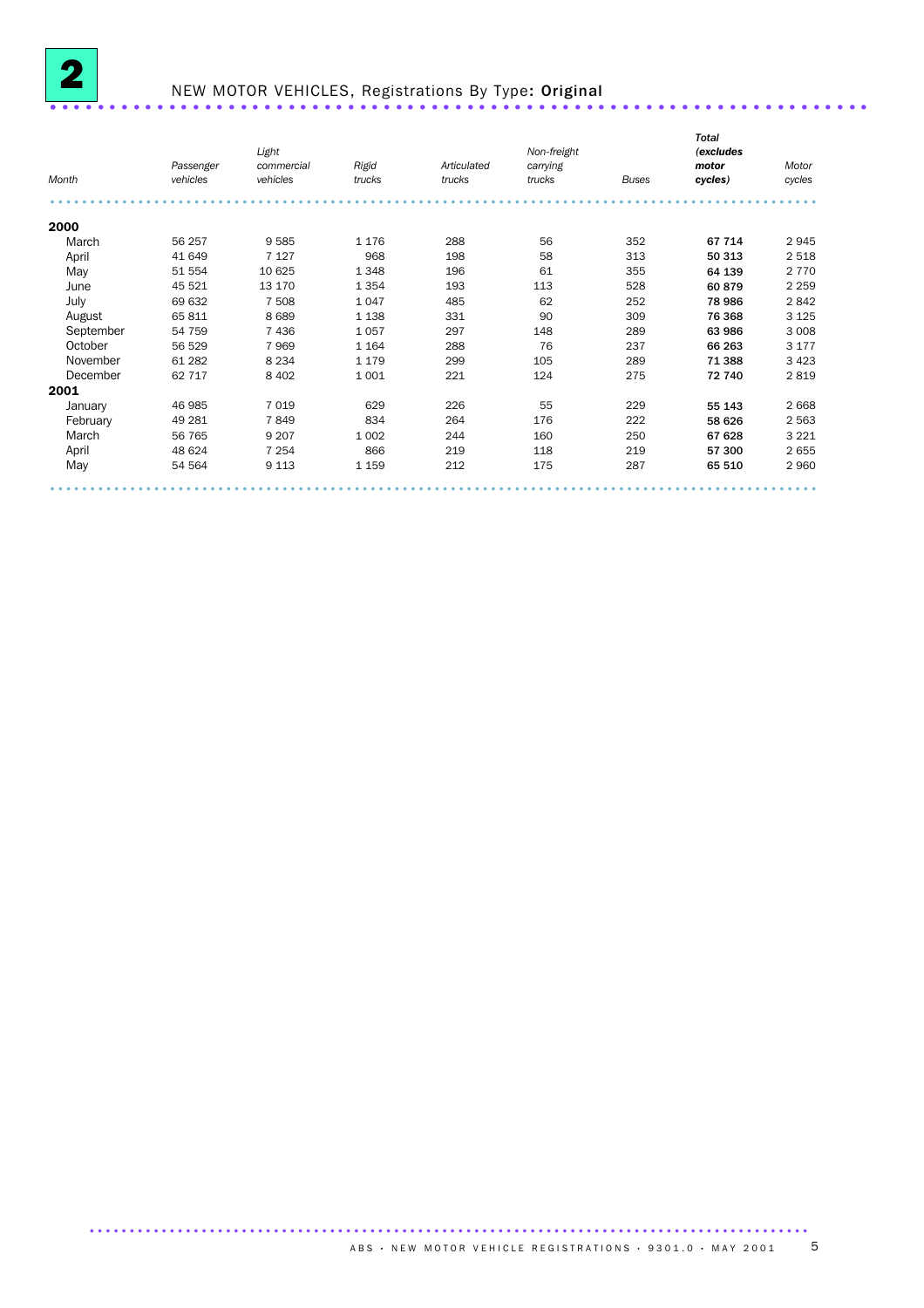

# NEW MOTOR VEHICLES, Registrations By State: All series .........................

| Month     | New<br>South<br>Wales | Victoria | Queensland | South<br>Australia  | Western<br>Australia | Tasmania | Northern<br>Territory | Australian<br>Capital<br>Territory | Australia |
|-----------|-----------------------|----------|------------|---------------------|----------------------|----------|-----------------------|------------------------------------|-----------|
|           |                       |          |            | ORIGINAL            |                      |          |                       |                                    |           |
| 2000      |                       |          |            |                     |                      |          |                       |                                    |           |
| March     | 23 819                | 17 530   | 13 245     | 3 9 9 4             | 6 1 8 9              | 1 1 2 8  | 659                   | 1 1 5 0                            | 67 714    |
| April     | 17 781                | 12 964   | 9572       | 2 9 0 0             | 4627                 | 937      | 611                   | 921                                | 50 313    |
| May       | 22 781                | 16 487   | 12 061     | 3896                | 5843                 | 1 1 2 6  | 760                   | 1 1 8 5                            | 64 139    |
| June      | 21 062                | 15 0 74  | 12 968     | 3 6 6 3             | 5097                 | 1059     | 897                   | 1 0 5 9                            | 60879     |
| July      | 27 323                | 21 037   | 15 649     | 4616                | 7 3 6 0              | 1 2 0 5  | 555                   | 1 2 4 1                            | 78 986    |
| August    | 27 0 24               | 19878    | 14 3 5 7   | 4538                | 7 0 8 6              | 1472     | 701                   | 1 3 1 2                            | 76 368    |
| September | 20 908                | 17 197   | 12 122     | 4 1 38              | 6 3 8 6              | 1545     | 590                   | 1 100                              | 63 986    |
| October   | 22 095                | 18 6 29  | 12 4 28    | 4 2 4 1             | 5978                 | 1 2 4 1  | 601                   | 1 0 5 0                            | 66 263    |
| November  | 24 062                | 19859    | 12 948     | 4 5 3 4             | 6610                 | 1436     | 614                   | 1 3 2 5                            | 71 388    |
| December  | 23 547                | 20 942   | 13 3 62    | 4649                | 6 4 0 7              | 2 0 3 5  | 601                   | 1 1 9 7                            | 72 740    |
| 2001      |                       |          |            |                     |                      |          |                       |                                    |           |
| January   | 18 657                | 15 0 45  | 10 214     | 3 4 3 6             | 5 2 8 6              | 1041     | 432                   | 1 0 3 2                            | 55 143    |
| February  | 20 007                | 15 940   | 11 1 29    | 3637                | 5482                 | 996      | 430                   | 1 0 0 5                            | 58 626    |
| March     | 23 000                | 17 537   | 13 4 7 9   | 4 1 6 9             | 6460                 | 1 1 9 5  | 583                   | 1 2 0 5                            | 67 628    |
| April     | 19 167                | 15 804   | 10 913     | 3 6 6 8             | 5048                 | 925      | 726                   | 1 0 4 9                            | 57 300    |
| May       | 22 3 83               | 18 3 64  | 11 885     | 4 1 6 8             | 5 7 0 5              | 1 1 7 4  | 696                   | 1 1 3 5                            | 65 510    |
|           |                       |          |            | SEASONALLY ADJUSTED |                      |          |                       |                                    |           |
| 2000      |                       |          |            |                     |                      |          |                       |                                    |           |
| March     | 21 470                | 15 5 26  | 11 869     | 3 6 6 2             | 5 5 3 5              | 1 1 8 7  | 536                   | 1 0 5 3                            | 60838     |
| April     | 21 189                | 15 993   | 11 246     | 3518                | 5 5 1 6              | 1 2 7 0  | 640                   | 1 1 1 9                            | 60 491    |
| May       | 20 655                | 15 7 5 6 | 11 294     | 3 7 7 9             | 5 3 3 6              | 1 1 0 8  | 636                   | 1 1 3 0                            | 59 694    |
| June      | 17 117                | 12 014   | 9882       | 2858                | 4 1 5 6              | 1 0 6 8  | 633                   | 867                                | 48 595    |
| July      | 26 736                | 21 604   | 15 396     | 4697                | 8 2 1 8              | 1 1 5 6  | 631                   | 1 2 4 2                            | 79 680    |
| August    | 27 4 25               | 18 682   | 14 0 76    | 4 3 7 0             | 6760                 | 1327     | 684                   | 1 1 6 3                            | 74 487    |
| September | 22 634                | 18 105   | 13 3 3 6   | 4 3 0 3             | 6741                 | 1 3 2 8  | 675                   | 1 1 7 8                            | 68 300    |
| October   | 22 151                | 18870    | 12 973     | 4 3 5 8             | 6 2 2 5              | 1 2 5 3  | 634                   | 1 1 3 0                            | 67 594    |
| November  | 22 673                | 18 548   | 13 177     | 4 1 7 6             | 6 2 1 7              | 1 3 9 0  | 595                   | 1 2 1 3                            | 67989     |
| December  | 25 234                | 21 186   | 13 688     | 4688                | 6423                 | 1 3 9 3  | 742                   | 1 2 2 7                            | 74 581    |
| 2001      |                       |          |            |                     |                      |          |                       |                                    |           |
| January   | 22 114                | 19 108   | 11 775     | 4 3 3 3             | 5886                 | 1311     | 553                   | 1 2 3 1                            | 66 311    |
| February  | 20 996                | 16 646   | 11 828     | 3 7 8 4             | 5 7 2 9              | 1 2 8 2  | 494                   | 1 0 6 7                            | 61826     |
| March     | 21 401                | 16 243   | 12 605     | 3936                | 6087                 | 1 3 0 9  | 493                   | 1 1 7 5                            | 63 249    |
| April     | 21 24 6               | 18 577   | 12 4 27    | 4 1 5 8             | 5913                 | 1 2 1 0  | 721                   | 1 2 1 9                            | 65 471    |
| May       | 20 938                | 17 4 65  | 11 486     | 4 0 6 1             | 5 1 1 7              | 1 1 8 9  | 558                   | 1 0 8 4                            | 61898     |
|           |                       |          |            | TREND ESTIMATES (a) |                      |          |                       |                                    |           |
| 2000      |                       |          |            |                     |                      |          |                       |                                    |           |
| March     | 21 636                | 16 0 22  | 11 319     | 3775                | 5 6 1 6              | 1 2 0 4  | 617                   | 1 1 2 4                            | 61 313    |
| April     | 21 323                | 15817    | 11 4 25    | 3703                | 5 4 9 9              | 1 1 7 6  | 613                   | 1 1 1 9                            | 60 675    |
| May       | 21 094                | 15 643   | 11 408     | 3655                | 5 3 9 9              | 1 1 5 8  | 623                   | 1 1 2 0                            | 60 100    |
| June      | 20 917                | 15 4 93  | 11 307     | 3 6 1 7             | 5 3 1 4              | 1 1 6 3  | 636                   | 1 1 2 5                            | 59 572    |
| July      | 22 449                | 17 906   | 13 4 19    | 4 3 3 3             | 6740                 | 1 1 9 1  | 649                   | 1 1 3 4                            | 67821     |
| August    | 22 518                | 18 105   | 13 355     | 4 3 2 4             | 6 654                | 1 2 3 9  | 659                   | 1 1 5 0                            | 68 004    |
| September | 22 715                | 18 5 20  | 13 312     | 4 3 3 5             | 6544                 | 1 2 8 8  | 664                   | 1 1 6 9                            | 68 547    |
| October   | 22 899                | 18 9 10  | 13 213     | 4 3 4 4             | 6416                 | 1 3 3 0  | 654                   | 1 1 8 1                            | 68 947    |
| November  | 22 966                | 19 106   | 13 046     | 4 3 3 5             | 6 29 2               | 1 3 5 3  | 636                   | 1 1 9 0                            | 68 924    |
| December  | 22 834                | 18 987   | 12 8 29    | 4 2 9 5             | 6 1 7 3              | 1 3 4 9  | 611                   | 1 1 9 0                            | 68 268    |
| 2001      |                       |          |            |                     |                      |          |                       |                                    |           |
| January   | 22 495                | 18 590   | 12 574     | 4 2 1 8             | 6055                 | 1 3 2 8  | 590                   | 1 1 8 4                            | 67 034    |
| February  | 22 022                | 18 109   | 12 349     | 4 1 3 3             | 5936                 | 1 3 0 2  | 577                   | 1 1 7 3                            | 65 601    |
| March     | 21 543                | 17 688   | 12 164     | 4 0 6 4             | 5 807                | 1 2 7 2  | 572                   | 1 1 6 1                            | 64 271    |
| April     | 21 138                | 17 373   | 12 003     | 4 0 1 5             | 5676                 | 1 2 4 1  | 573                   | 1 1 4 9                            | 63 168    |
| May       | 20 772                | 17 166   | 11 852     | 3988                | 5 540                | 1 2 0 8  | 579                   | 1 1 3 3                            | 62 238    |

(a) A break in the trend series occurred between June and July 2000 as a result of the introduction of the New Tax System.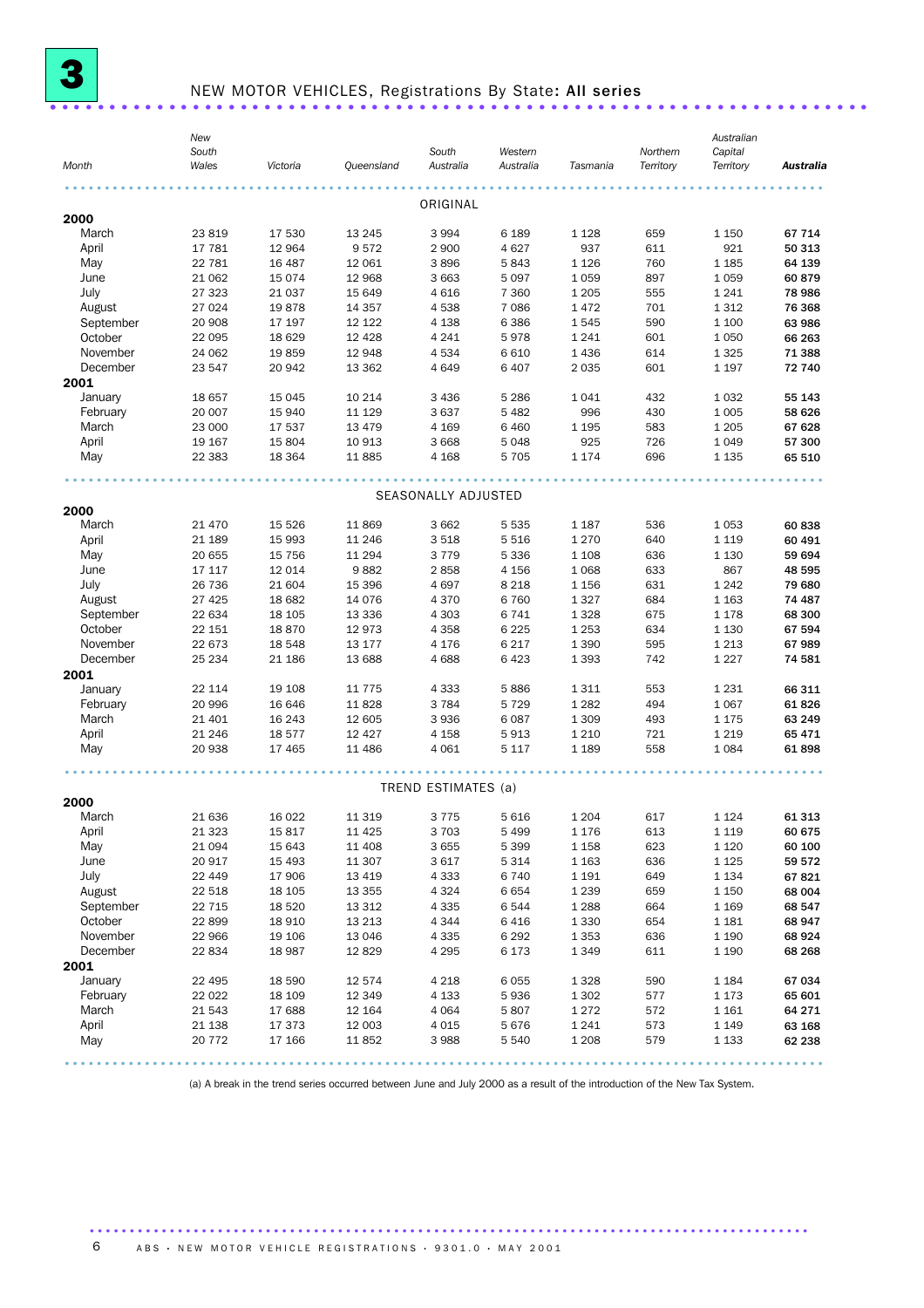

# NEW PASSENGER VEHICLES, Top Make/models: Original—May 2001 ..................................................................... .

| Make/Model        | New<br>South<br>Wales | Victoria   | Queensland | South<br>Australia | Western<br>Australia | Tasmania | Northern<br>Territory | Australian<br>Capital<br>Territory | <b>Australia</b> |
|-------------------|-----------------------|------------|------------|--------------------|----------------------|----------|-----------------------|------------------------------------|------------------|
|                   |                       |            |            |                    |                      |          |                       |                                    |                  |
| Holden            |                       |            |            |                    |                      |          |                       |                                    |                  |
| Commodore/Calais  | 2 4 3 6               | 2 3 4 4    | 1 3 0 1    | 665                | 606                  | 108      | 87                    | 145                                | 7692             |
| Astra             | 1 0 0 9               | 759        | 438        | 186                | 159                  | 35       | 5                     | 58                                 | 2649             |
| Barina            | 376                   | 227        | 160        | 63                 | 66                   | 17       | 5                     | 19                                 | 933              |
| Other             | 530                   | 570        | 303        | 92                 | 146                  | 27       | 12                    | 17                                 | 1697             |
| Total             | 4 3 5 1               | 3 9 0 0    | 2 2 0 2    | 1 0 0 6            | 977                  | 187      | 109                   | 239                                | 12 971           |
| Toyota            |                       |            |            |                    |                      |          |                       |                                    |                  |
| Camry/Vienta      | 866                   | 602        | 388        | 113                | 161                  | 49       | 36                    | 41                                 | 2 2 5 6          |
| Corolla           | 653                   | 552        | 393        | 122                | 198                  | 39       | 34                    | 24                                 | 2015             |
| Avalon            | 332                   | 367        | 207        | 61                 | 99                   | 8        | $\overline{7}$        | 21                                 | 1 1 0 2          |
| Other             | 1 0 3 0               | 750        | 585        | 177                | 352                  | 41       | 89                    | 31                                 | 3 0 5 5          |
| Total             | 2881                  | 2 2 7 1    | 1573       | 473                | 810                  | 137      | 166                   | 117                                | 8428             |
| Ford              |                       |            |            |                    |                      |          |                       |                                    |                  |
|                   |                       |            |            |                    |                      |          |                       |                                    |                  |
| Falcon/Fairmont   | 1 1 1 8               | 1429       | 580        | 232                | 305                  | 36       | 30                    | 82                                 | 3812             |
| Laser             | 395                   | 388        | 231        | 100                | 83                   | 30       | 3                     | 26                                 | 1 2 5 6          |
| Escape            | 130                   | 87         | 48         | 21                 | 19                   | 3        | $\mathbf{1}$          | 5                                  | 314              |
| Other             | 200                   | 317        | 112        | 62                 | 66                   | 12       | 11                    | 15                                 | 795              |
| Total             | 1843                  | 2 2 2 1    | 971        | 415                | 473                  | 81       | 45                    | 128                                | 6 177            |
| <b>Mitsubishi</b> |                       |            |            |                    |                      |          |                       |                                    |                  |
| Magna             | 392                   | 344        | 351        | 353                | 150                  | 24       | 37                    | 31                                 | 1682             |
| Lancer            | 446                   | 390        | 257        | 72                 | 149                  | 10       | 41                    | 39                                 | 1404             |
| Pajero            | 198                   | 109        | 145        | 34                 | 61                   | 17       | 9                     | 8                                  | 581              |
| Other             | 299                   | 179        | 150        | 71                 | 53                   | 10       | 8                     | 30                                 | 800              |
| Total             | 1 3 3 5               | 1 0 2 2    | 903        | 530                | 413                  | 61       | 95                    | 108                                | 4 4 6 7          |
| <b>Nissan</b>     |                       |            |            |                    |                      |          |                       |                                    |                  |
| Pulsar            | 668                   | 489        | 328        | 80                 | 125                  | 23       | 11                    | 59                                 | 1783             |
| Patrol            | 186                   | 160        | 196        | 48                 | 106                  | 9        | 5                     | 5                                  | 715              |
| Pathfinder        | 123                   | 76         | 46         | 11                 | 25                   | 3        | $\overline{2}$        | 8                                  | 294              |
| Other             | 149                   | 126        | 71         | 21                 | 30                   | 6        |                       | $\overline{7}$                     | 410              |
| Total             | 1 1 2 6               | 851        | 641        | 160                | 286                  | 41       | 18                    | 79                                 | 3 2 0 2          |
| Hyundai           |                       |            |            |                    |                      |          |                       |                                    |                  |
| Accent            | 530                   | 366        | 202        | 75                 | 226                  | 29       | 20                    | 22                                 | 1470             |
| Lantra/Elantra    | 173                   | 151        | 99         | 35                 | 131                  | 19       | 4                     | $\overline{c}$                     | 614              |
| Santa Fe          | 96                    | 64         | 58         | 12                 | 56                   | 8        | 1                     | $\mathbf 1$                        | 296              |
|                   |                       |            |            |                    |                      |          |                       |                                    |                  |
| Other<br>Total    | 156<br>955            | 112<br>693 | 93<br>452  | 19<br>141          | 52<br>465            | 5<br>61  | 25                    | $\mathbf{1}$<br>26                 | 438<br>2818      |
| Mazda             |                       |            |            |                    |                      |          |                       |                                    |                  |
|                   |                       |            |            |                    |                      |          |                       |                                    |                  |
| 323               | 422                   | 261        | 189        | 57                 | 85                   | 9        | 3                     | 20                                 | 1046             |
| Tribute           | 270                   | 171        | 100        | 30                 | 42                   | 10       | $\overline{7}$        | 10                                 | 640              |
| 626               | 131                   | 116        | 55         | 21                 | 17                   | 5        | $\mathbf 1$           | 10                                 | 356              |
| Other             | 232                   | 173        | 116        | 31                 | 42                   | 6        | 6                     | 5                                  | 611              |
| Total             | 1 0 5 5               | 721        | 460        | 139                | 186                  | 30       | 17                    | 45                                 | 2653             |
|                   |                       |            |            |                    |                      |          |                       |                                    |                  |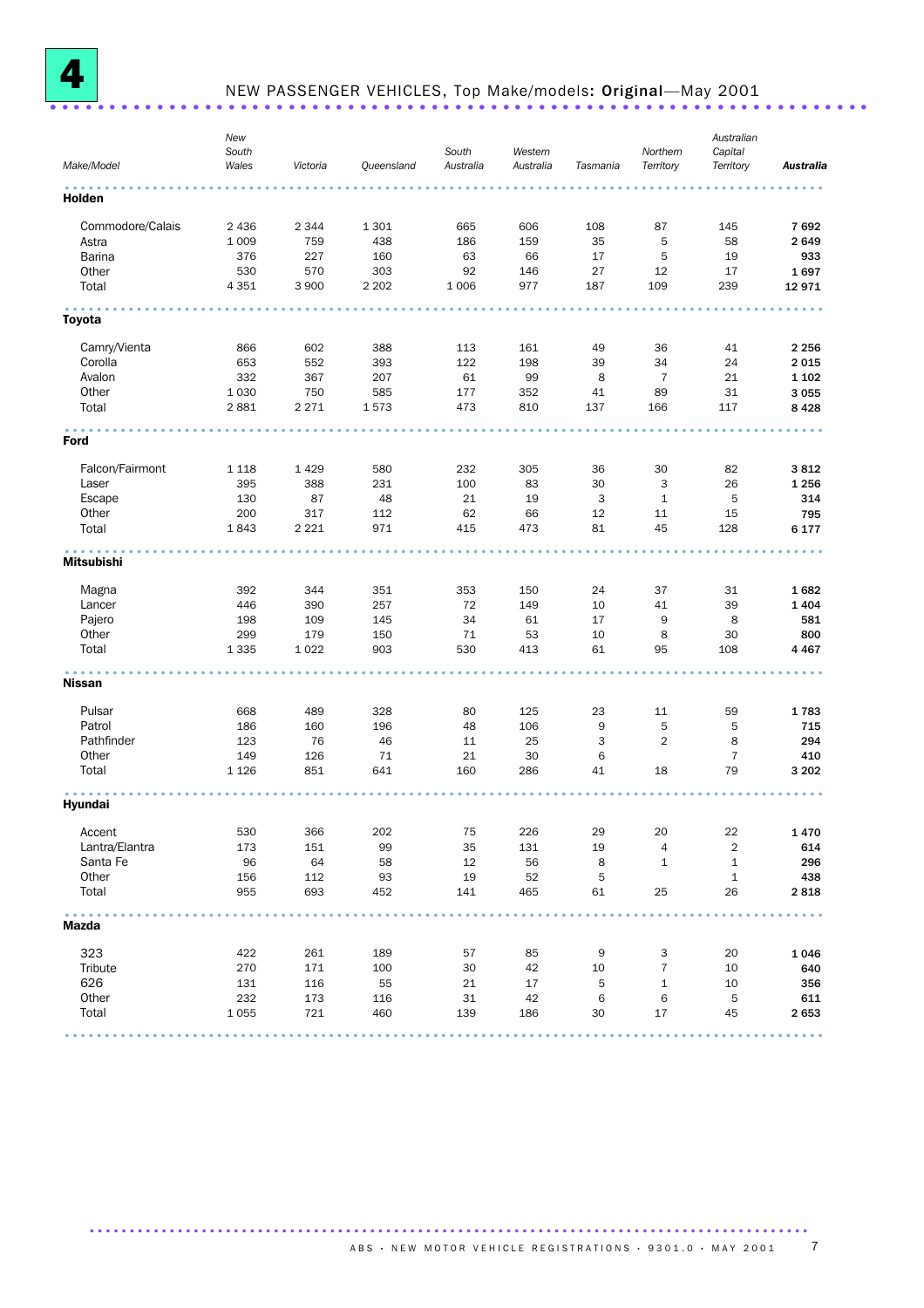# E X P L A N A T O R Y N O T E S

.......................................................... ......

| <b>INTRODUCTION</b>       | 1 This publication presents monthly data for registrations of new motor<br>vehicles.                                                                                                                                                                                                                                                                                                                                                                                                                                                                                                                                                                                                                                                                                                                                                                                                                                                          |
|---------------------------|-----------------------------------------------------------------------------------------------------------------------------------------------------------------------------------------------------------------------------------------------------------------------------------------------------------------------------------------------------------------------------------------------------------------------------------------------------------------------------------------------------------------------------------------------------------------------------------------------------------------------------------------------------------------------------------------------------------------------------------------------------------------------------------------------------------------------------------------------------------------------------------------------------------------------------------------------|
|                           | 2 The statistics in this publication use the Vehicle Identification Number (VIN),<br>adopted by the State and Territory motor vehicle registration authorities. The<br>information contained in the VIN allows more accurate classification of vehicles.<br>In the case of some States, data processed using the VIN system are not strictly<br>comparable with data processed prior to December 1990.                                                                                                                                                                                                                                                                                                                                                                                                                                                                                                                                        |
| <b>SCOPE AND COVERAGE</b> | 3 Motor vehicle registration statistics are obtained from State and Territory<br>motor vehicle registration authorities. The statistics reflect information recorded<br>in registration documents. While the statistics do not depart significantly from<br>actual registrations during the period, a number of registrations processed in a<br>month actually relate to vehicles registered prior to that month.                                                                                                                                                                                                                                                                                                                                                                                                                                                                                                                             |
|                           | 4 New motor vehicle registrations are obtained from New South Wales, Victoria,<br>Queensland and Western Australia registration authorities on a weekly basis.<br>Other registries provide data for each calendar month. The ABS processes the<br>weekly registration data provided for the above-mentioned States and includes<br>data for the relevant month in this publication. Data referring to the next month<br>are withheld and included in the next month's publication. In some months, the<br>ABS processes five weeks of data for the above States, while other months<br>include four weeks of data. In months where five weeks of data are processed<br>and depending on the actual pattern of registration processing, it is possible that<br>there will be a greater number of registrations recorded because the carry<br>forward from the previous month is likely to be greater than the carry over to the<br>next month. |
|                           | <b>5</b> The scope of the statistics:<br>includes:<br>٠<br>passenger vehicles<br>light commercial vehicles<br>trucks<br>buses<br>motorcycles (note: not included in totals)<br>vehicles with diplomatic and consular plates<br>State and Commonwealth owned vehicles<br>excludes:<br>Ξ<br>vehicles belonging to the defence forces<br>recreation vehicles such as trail bikes and sand dune buggies (in those<br>States where registration is required).                                                                                                                                                                                                                                                                                                                                                                                                                                                                                      |
| SEASONAL ADJUSTMENT       | 6 Seasonal adjustment is a means of removing the estimated effects of normal<br>seasonal variation from the series so that the effects of other influences can be<br>more clearly recognised.                                                                                                                                                                                                                                                                                                                                                                                                                                                                                                                                                                                                                                                                                                                                                 |
|                           | 7 Seasonal adjustment does not remove from the series the effect of irregular or<br>non-seasonal influences (e.g. the introduction of new models, processing delays,<br>industrial disputes).                                                                                                                                                                                                                                                                                                                                                                                                                                                                                                                                                                                                                                                                                                                                                 |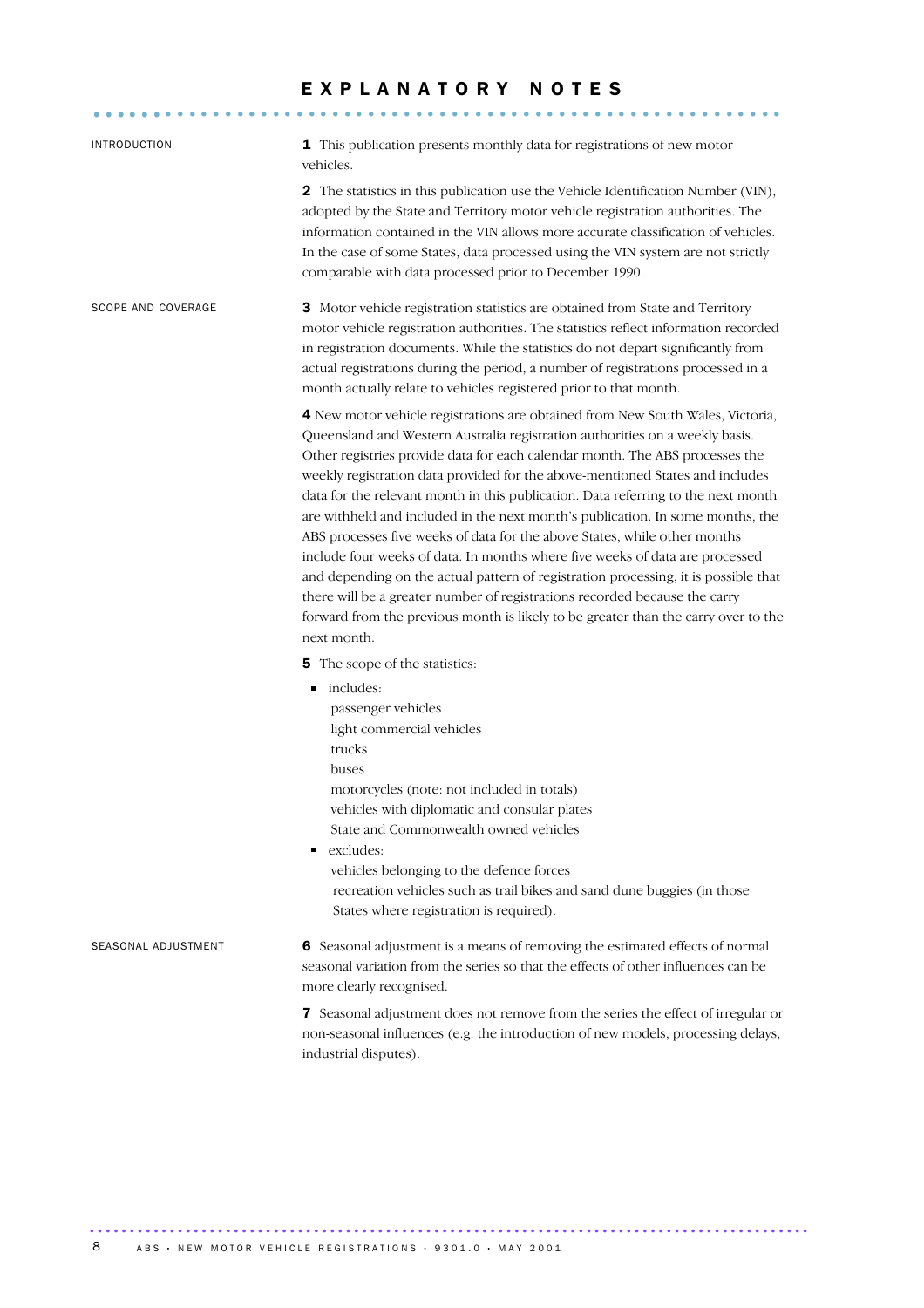## EXPLANATORY NOTES

.......................................................... ......

| SEASONAL ADJUSTMENT<br>continued | 8 Irregular influences that are highly volatile can make it difficult to interpret the<br>series even after adjustment for seasonal variation.                                                                                                                                                                                                                                                                                                                                                                                                                                                                                                                                  |
|----------------------------------|---------------------------------------------------------------------------------------------------------------------------------------------------------------------------------------------------------------------------------------------------------------------------------------------------------------------------------------------------------------------------------------------------------------------------------------------------------------------------------------------------------------------------------------------------------------------------------------------------------------------------------------------------------------------------------|
|                                  | 9 Extreme care should be exercised in using the seasonally adjusted series for<br>new motor vehicle registrations in Tasmania, the Northern Territory and the<br>Australian Capital Territory. The small numbers and volatile nature of these data<br>makes reliable estimation of the seasonal pattern very difficult.                                                                                                                                                                                                                                                                                                                                                         |
|                                  | 10 Seasonally adjusted series are calculated for the 'Passenger vehicles', 'Other<br>vehicles' and 'Total vehicles' series for each State and Territory and are<br>aggregated to obtain the total for Australia.                                                                                                                                                                                                                                                                                                                                                                                                                                                                |
|                                  | 11 Seasonal adjustment factors are analysed and revised as necessary annually.                                                                                                                                                                                                                                                                                                                                                                                                                                                                                                                                                                                                  |
| <b>TREND ESTIMATES</b>           | 12 The smoothing of seasonally adjusted series to create trend estimates<br>reduces the impact of the irregular component of the seasonally adjusted series.<br>The trend estimates are derived by applying a 13-term Henderson-weighted<br>moving average to the respective seasonally adjusted series. These trend series<br>are used to analyse the underlying behaviour of the series over time.                                                                                                                                                                                                                                                                            |
|                                  | 13 While this smoothing technique enables trend estimates to be produced for<br>the latest month, it does result in revisions to the trend estimates for the most<br>recent months as data for subsequent months become available. Generally<br>subsequent revisions become smaller and after three months, usually have a<br>negligible impact on the series. Changes in the original data and re-estimation of<br>seasonal factors may also lead to revisions to the trend. For more information,<br>see A Guide to Interpreting Time Series-Monitoring 'Trends'-an Overview<br>(Cat. no. 1348.0) or contact the Assistant Director, Time Series Analysis on<br>02 6252 6345. |
| RELATED PUBLICATIONS             | 14 For a more detailed break-up of the monthly figures presented here,<br>enquiries should be made to the National Information Service on 1300 135 070<br>or to Client Services in any ABS office.<br>Annual data on the latest total vehicle registrations are published in Motor<br>Vehicle Census, Australia, 31 October 1999 (Cat. no. 9309.0).                                                                                                                                                                                                                                                                                                                             |
| SYMBOLS AND OTHER USAGES         | not applicable.                                                                                                                                                                                                                                                                                                                                                                                                                                                                                                                                                                                                                                                                 |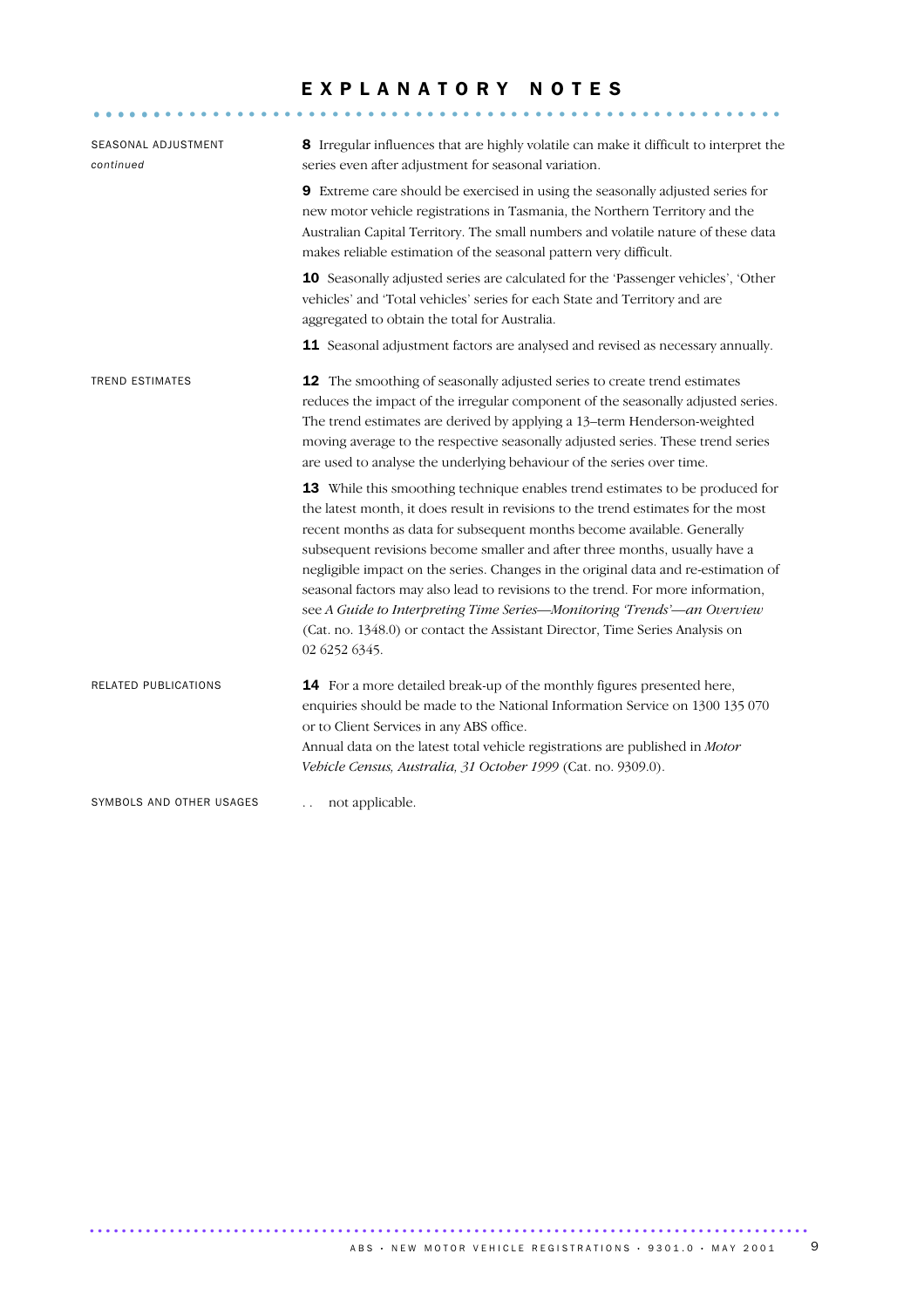## G L O S S A R Y

.......................................................... .......

| Articulated trucks          | Vehicles constructed primarily for load carrying consisting of a prime mover<br>having no significant load carrying area but with a turn table device which can be<br>linked to a trailer. With or without a trailer the gross combination mass will be 3.5<br>tonnes or more.                      |
|-----------------------------|-----------------------------------------------------------------------------------------------------------------------------------------------------------------------------------------------------------------------------------------------------------------------------------------------------|
| <b>Buses</b>                | Vehicles constructed for the carriage of passengers. Included are all passenger<br>vehicles with 10 seats or more, including the driver's seat.                                                                                                                                                     |
| Light commercial vehicles   | Describes goods carrying vehicles less than 3.5 tonnes gross vehicle mass.<br>Included are utilities, panel vans, cab-chassis and forward control vehicles<br>(whether four-wheel drive or not).                                                                                                    |
| Motor cycles                | Includes 2 and 3 wheeled mopeds, scooters, motor tricycles and motor cycles<br>with side cars.                                                                                                                                                                                                      |
| Non-freight carrying trucks | Includes specialist vehicles such as ambulances, mobile cranes or vehicles fitted<br>with special purpose equipment and having no goods carrying capacity.                                                                                                                                          |
| Passenger vehicles          | Includes cars, station wagons, four-wheel drive passenger vehicles and forward<br>control passenger vehicles with up to nine seats (including the driver).                                                                                                                                          |
| Registrations               | This includes all registrations processed by the motor vehicle registration<br>authorities in the States and Territories during the relevant period.                                                                                                                                                |
| Rigid trucks                | Vehicles constructed primarily for load carrying with a gross vehicle mass of 3.5<br>tonnes or more.                                                                                                                                                                                                |
| <b>VIN</b>                  | The Vehicle Identification Number (VIN) uniquely identifies each vehicle.<br>Embedded in the number are details of make and model together with other<br>relevant information about the vehicle. The VIN is collected by the motor vehicle<br>registration authorities at the time of registration. |